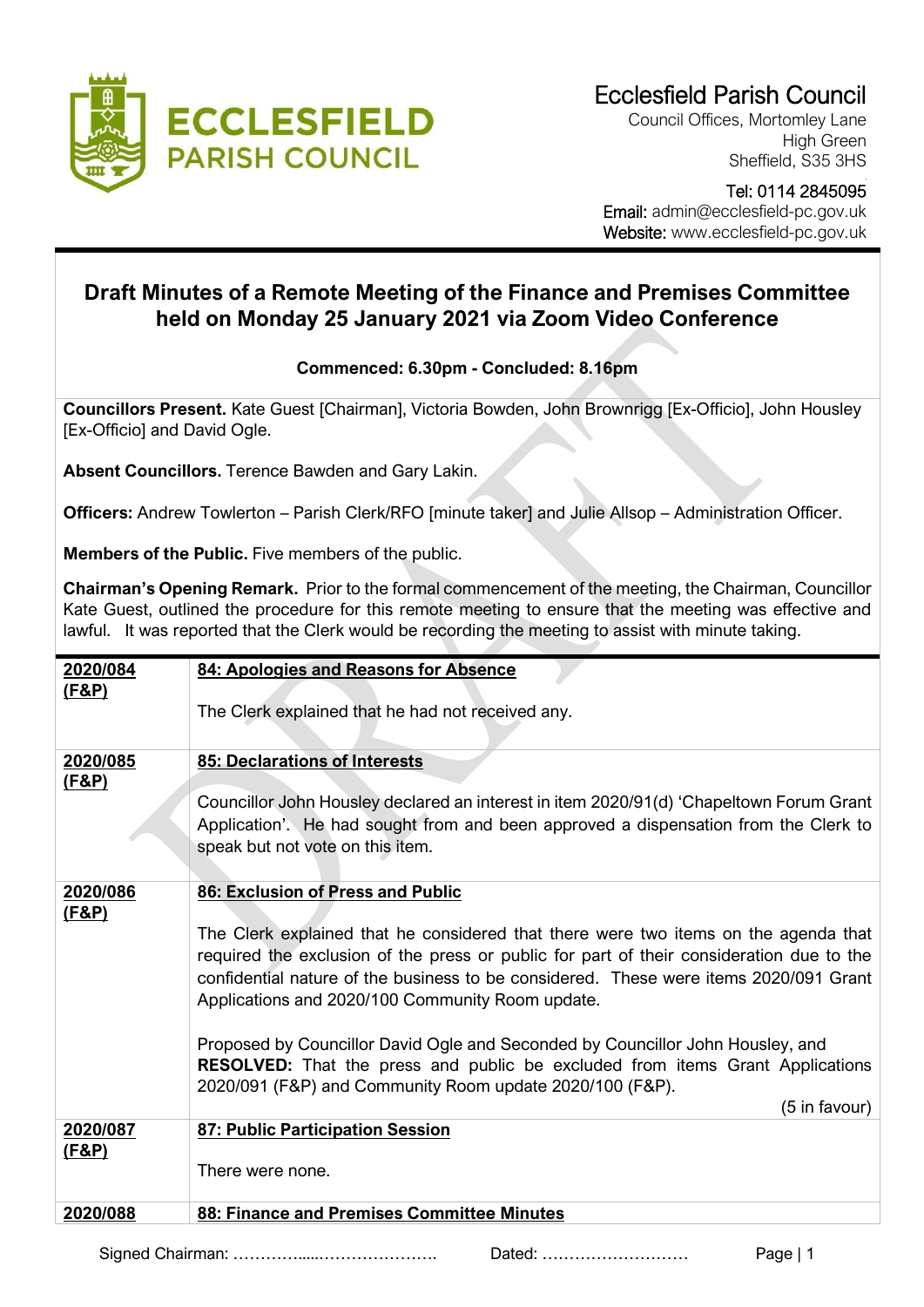| (F&P)            | Councillor Kate Guest provided a brief overview of the approved minutes and matters<br>arising from the meeting held on 16 December 2020.                                                                                                                                                                                                                                                                                                                                                                                                                                                                                                                                                                                                                                                                                                                                                                                                                                                                                                                                                                                                                                                        |
|------------------|--------------------------------------------------------------------------------------------------------------------------------------------------------------------------------------------------------------------------------------------------------------------------------------------------------------------------------------------------------------------------------------------------------------------------------------------------------------------------------------------------------------------------------------------------------------------------------------------------------------------------------------------------------------------------------------------------------------------------------------------------------------------------------------------------------------------------------------------------------------------------------------------------------------------------------------------------------------------------------------------------------------------------------------------------------------------------------------------------------------------------------------------------------------------------------------------------|
| 2020/089         | 89: Update on the Accounts of the Council                                                                                                                                                                                                                                                                                                                                                                                                                                                                                                                                                                                                                                                                                                                                                                                                                                                                                                                                                                                                                                                                                                                                                        |
| <u>(F&amp;P)</u> | The Clerk provided a verbal and written report regarding the financial affairs of the Council.<br>This included the cashbook, account bank reconciliation and management accounts for<br>December. He explained that the overall budget position was sound. He explained that<br>he, in conjunction with the Chairman, intended to review the amounts the Council held in<br>the various accounts especially in the context of good practice that parish councils should<br>not hold more than £85,000 with one bank or a single investment.                                                                                                                                                                                                                                                                                                                                                                                                                                                                                                                                                                                                                                                     |
|                  | Proposed by Councillor David Ogle and Seconded by Councillor John Housley, and<br>RESOLVED: That the cashbook, account/bank reconciliation and management accounts<br>for December 2020 be endorsed.<br>(5 in favour)                                                                                                                                                                                                                                                                                                                                                                                                                                                                                                                                                                                                                                                                                                                                                                                                                                                                                                                                                                            |
| 2020/090         | 90: Payments for Approval                                                                                                                                                                                                                                                                                                                                                                                                                                                                                                                                                                                                                                                                                                                                                                                                                                                                                                                                                                                                                                                                                                                                                                        |
| <u>(F&amp;P)</u> | The Clerk gave a brief verbal and written report (attached as item 90a to the agenda) of<br>payments between 12 January 2021 and 19 January 2021 requiring approval.                                                                                                                                                                                                                                                                                                                                                                                                                                                                                                                                                                                                                                                                                                                                                                                                                                                                                                                                                                                                                             |
|                  | Proposed by Councillor David Ogle and Seconded by Councillor Victoria Bowden, and<br>RESOLVED: That the schedule of payments dated 12/1/21 to 19/1/21 and shown below at<br>Appendix A be endorsed and the payments be recommended to Council for approval.<br>(5 in favour)                                                                                                                                                                                                                                                                                                                                                                                                                                                                                                                                                                                                                                                                                                                                                                                                                                                                                                                     |
| 2020/091         | 91: Grant Applications                                                                                                                                                                                                                                                                                                                                                                                                                                                                                                                                                                                                                                                                                                                                                                                                                                                                                                                                                                                                                                                                                                                                                                           |
| <u>(F&amp;P)</u> | The Clerk confirmed that the Council had received five grant applications which were<br>considered.                                                                                                                                                                                                                                                                                                                                                                                                                                                                                                                                                                                                                                                                                                                                                                                                                                                                                                                                                                                                                                                                                              |
|                  | Proposed by Councillor David Ogle and Seconded by Councillor John Housley, and<br><b>RESOLVED: That:-</b><br>1. It is recommended to Council that Apple Tree Childcare be granted an award of<br>£400.00 towards a CCTV system.<br>2. It is recommended to Council that Chapeltown Forum be granted an award of<br>£281.90 for litter picking activities in Chapeltown.<br>3. It is recommended to Council that Disability South Yorkshire be granted £1070.00<br>towards activities aimed at adults who are lonely or isolated in the Parish.<br>4. It is recommended to Council that South Yorkshire County Scout Group be<br>awarded £3240.00 towards security measures at Hesley Wood Scout Activity<br>Centre.<br>5. It is recommended to Council that Friends of Charlton Brook be awarded £5730.00<br>towards maintaining and improving Charlton Brook Green Space subject to<br>evidence that the Group holds adequate Public Liability Insurance.<br>6. The grant guidance is strengthened to make it clear that to be eligible for a grant a<br>group must hold adequate public liability insurance in its own name and not, for<br>example, via a third party cover.<br>(5 in favour) |
| 2020/092         | 92: Health and Safety (including fire safety)                                                                                                                                                                                                                                                                                                                                                                                                                                                                                                                                                                                                                                                                                                                                                                                                                                                                                                                                                                                                                                                                                                                                                    |
| <u>(F&amp;P)</u> | Julie Allsop, the Council's Administration Officer, led on this item. She gave an update on<br>the policies and procedures the Council had introduced or were considering introducing<br>to ensure it complied with health and safety requirements and good practice.<br>This<br>included a draft Health and Safety Policy, training of staff (including first aid) and fire,                                                                                                                                                                                                                                                                                                                                                                                                                                                                                                                                                                                                                                                                                                                                                                                                                    |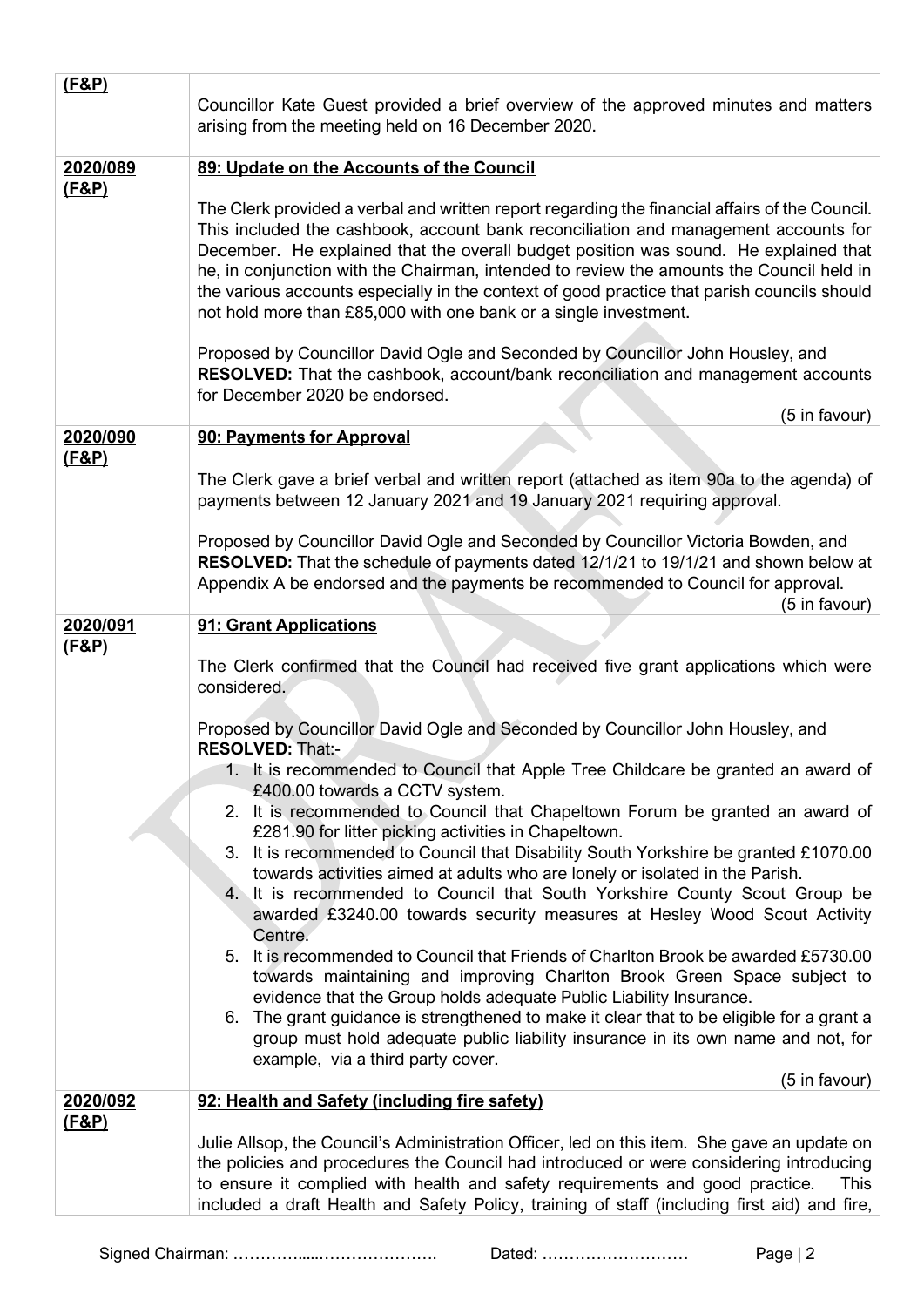| 2020/093<br><u>(F&amp;P)</u> | COVID and health safety assessments of the Council offices. She went on to explain that<br>she had successfully undertaken health and safety training and would be acting as the<br>Council's 'competent person' for health and safety issues. The Chairman congratulated<br>and thanked Julie for her efforts and hard work with this and more generally.<br>Proposed by Councillor John Housley and Seconded by Councillor John Brownrigg, and<br>RESOLVED: That it is recommended to Council that the Health and Safety Policy be<br>approved.<br>(5 in favour)<br>93: Other Policies for Approval<br>Julie Allsop, the Council's Administration Officer, led on this item. She provided a<br>commentary on the draft Asset Register (2021) for the Council, which was then discussed. |
|------------------------------|-------------------------------------------------------------------------------------------------------------------------------------------------------------------------------------------------------------------------------------------------------------------------------------------------------------------------------------------------------------------------------------------------------------------------------------------------------------------------------------------------------------------------------------------------------------------------------------------------------------------------------------------------------------------------------------------------------------------------------------------------------------------------------------------|
|                              | Proposed by Councillor David Ogle and Seconded by Councillor John Housley, and<br>RESOLVED: That it is recommended to Council that the Asset Register (2021) be<br>approved.<br>(5 in favour)                                                                                                                                                                                                                                                                                                                                                                                                                                                                                                                                                                                             |
| 2020/094                     | 94: Disabled Access to the Council Offices                                                                                                                                                                                                                                                                                                                                                                                                                                                                                                                                                                                                                                                                                                                                                |
| (F&P)                        | A verbal report was provided by Julie Allsop on the proposed actions and emerging<br>recommendations to ensure that the council offices were accessible for disabled and other<br>people. It was noted that it had previously been highlighted that there may be issues with<br>disabled access to these offices. This followed an assessment she had undertaken of the<br>council office and community room. Julie was praised for her dedication. It was explained<br>that this would be the subject of a more detailed report downstream and that the Council<br>had earmarked £10,000 in next years budget for this.<br>It was also noted and agreed that this may provide an opportunity to have a real hard look                                                                    |
|                              | at the layout of the Chamber.                                                                                                                                                                                                                                                                                                                                                                                                                                                                                                                                                                                                                                                                                                                                                             |
| 2020/095                     | 95: Grenoside Exhibition Fund                                                                                                                                                                                                                                                                                                                                                                                                                                                                                                                                                                                                                                                                                                                                                             |
| <u>(F&amp;P)</u>             | The Clerk led on this. He provided a verbal and written report regarding the financial affairs<br>of the Fund. This included the cashbook, account bank reconciliation and management<br>accounts for April 2020 to December 2020. He noted that there had been limited financial<br>activity in this financial year mainly due to the COVID pandemic.<br>He explained that it may be timely to review the procedures and structures of the Fund. It                                                                                                                                                                                                                                                                                                                                      |
|                              | was agreed that this was a good idea and that the Clerk should bring his recommendations<br>in this respect to the February meeting of the Committee.                                                                                                                                                                                                                                                                                                                                                                                                                                                                                                                                                                                                                                     |
|                              | Proposed by Councillor Victoria Bowden and Seconded by Councillor David Ogle, and<br><b>RESOLVED:</b> That the cashbook, account/bank reconciliation and management accounts<br>for April to December 2020 for the Grenoside Exhibibition Fund be endorsed and<br>recommended to Council for approval.<br>(5 in favour)                                                                                                                                                                                                                                                                                                                                                                                                                                                                   |
| 2020/096                     | 96: Ward based Grant policies and procedures                                                                                                                                                                                                                                                                                                                                                                                                                                                                                                                                                                                                                                                                                                                                              |
| <u>(F&amp;P)</u>             | The Clerk explained that at its 3 December 2020 meeting the Council had agreed that the<br>Council's grant programme should move to a ward-based approach which would mean<br>that each ward would have a small pot of funding to be spent on suitable and eligible<br>activities benefiting that ward. At this meeting, it was also agreed that further work should<br>be undertaken to develop the policies and procedures guiding it and these be brought to<br>Council for approval before its introduction. He then outlined a discussion document he                                                                                                                                                                                                                                |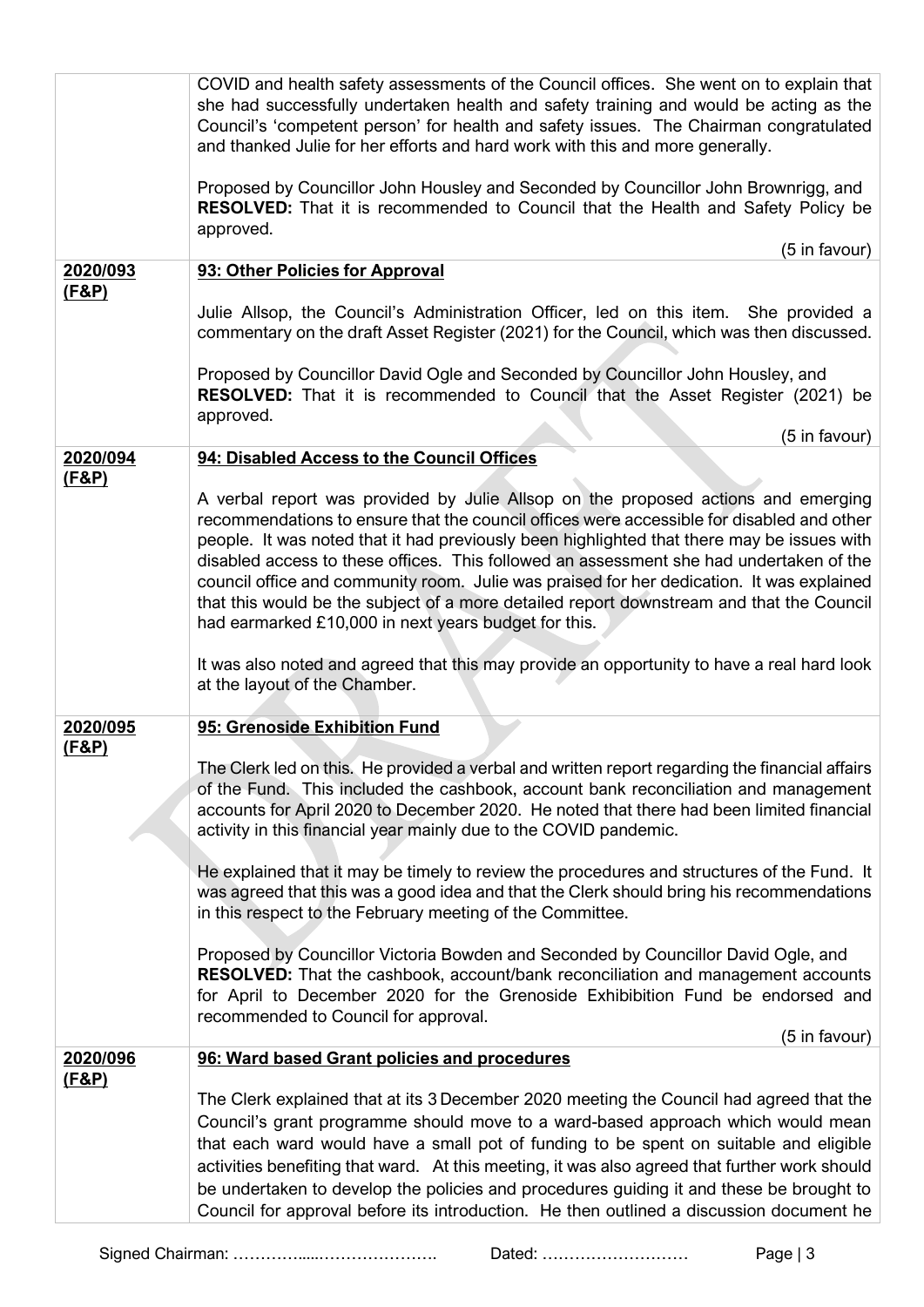|                              | prepared with the input of Councillors on how this might operate in practice. This was then<br>discussed. It was noted that the maximum amount that could be awarded was £6000. It<br>was suggested and agreed that the guidance document should make explicit reference to<br>the fact that ward Councillors when commenting on an initial application that they did not<br>predetermine themselves.<br>Proposed by Councillor David Ogle and Seconded by Councillor John Brownrigg, and<br><b>RESOLVED:</b> That subject to the amendment agreed above, the detailed policies and<br>procedures for the Ward based grant (as shown at Appendix 96a) be endorsed and<br>recommended to Council for approval. |
|------------------------------|---------------------------------------------------------------------------------------------------------------------------------------------------------------------------------------------------------------------------------------------------------------------------------------------------------------------------------------------------------------------------------------------------------------------------------------------------------------------------------------------------------------------------------------------------------------------------------------------------------------------------------------------------------------------------------------------------------------|
| 2020/097                     | (5 in favour)                                                                                                                                                                                                                                                                                                                                                                                                                                                                                                                                                                                                                                                                                                 |
| <u>(F&amp;P)</u>             | 97: To consider a proposal to create an Ecclesfield Parish COVID Recovery Fund<br>(major grant programme) for the Financial Year 2021/22                                                                                                                                                                                                                                                                                                                                                                                                                                                                                                                                                                      |
|                              | Following its 21 December 2020 meeting, the Council agreed in principle that the Council<br>should introduce a major grant programme to assist groups to recover from the COVID<br>pandemic. The Clerk gave a verbal and written report on how this might operate in<br>practice. This was then discussed.                                                                                                                                                                                                                                                                                                                                                                                                    |
|                              | Proposed by Councillor David Ogle and Seconded by Councillor John Housley, and<br>RESOLVED: That the detailed policies and procedures for the Parish Covid Recovery Fund<br>(as shown at Appendix 97a) be endorsed and recommended to Council for approval.<br>(5 in favour)                                                                                                                                                                                                                                                                                                                                                                                                                                  |
| 2020/098                     | 98: Internal Audit                                                                                                                                                                                                                                                                                                                                                                                                                                                                                                                                                                                                                                                                                            |
| <u>(F&amp;P)</u>             | The Clerk provided an update on the arrangements for the periodic half-yearly internal<br>audit of the Council's financial and other internal controls which was to commence at the<br>end of the month.                                                                                                                                                                                                                                                                                                                                                                                                                                                                                                      |
|                              | Proposed by Councillor John Housley and Seconded by Councillor John Brownrigg, and<br><b>RESOLVED:</b> That the arrangements for the periodic internal audit of the Council be noted<br>and agreed.<br>(5 in favour)                                                                                                                                                                                                                                                                                                                                                                                                                                                                                          |
| 2020/099                     | 99: To confirm the time and date of the first meeting of sub-committee established to                                                                                                                                                                                                                                                                                                                                                                                                                                                                                                                                                                                                                         |
| <u>(F&amp;P)</u>             | investigate, report on, and resolve the challenge to the Council's accounts for<br>2019/2020                                                                                                                                                                                                                                                                                                                                                                                                                                                                                                                                                                                                                  |
|                              | It was agreed that this meeting should take place on Saturday 13 February 2021 at<br>10.00am at the council offices. It was suggested and agreed that the complainant be asked<br>to contribute to the investigation.                                                                                                                                                                                                                                                                                                                                                                                                                                                                                         |
| 2020/100                     | 100: Community Hall update                                                                                                                                                                                                                                                                                                                                                                                                                                                                                                                                                                                                                                                                                    |
| <u>(F&amp;P)</u>             | The Clerk gave a verbal report on progress.                                                                                                                                                                                                                                                                                                                                                                                                                                                                                                                                                                                                                                                                   |
|                              | Proposed by Councillor John Housley and Seconded by Councillor David Ogle, and<br><b>RESOLVED:</b> That it is recommended to Council that Darren Bates be commissioned to<br>lead the refurbishment of the Community Hall up to and through the tender stage and that<br>a budget of £960 be agreed to facilitate this.                                                                                                                                                                                                                                                                                                                                                                                       |
|                              | (5 in favour)                                                                                                                                                                                                                                                                                                                                                                                                                                                                                                                                                                                                                                                                                                 |
| 2020/101<br><u>(F&amp;P)</u> | 101: Date and Time of Future Meetings                                                                                                                                                                                                                                                                                                                                                                                                                                                                                                                                                                                                                                                                         |